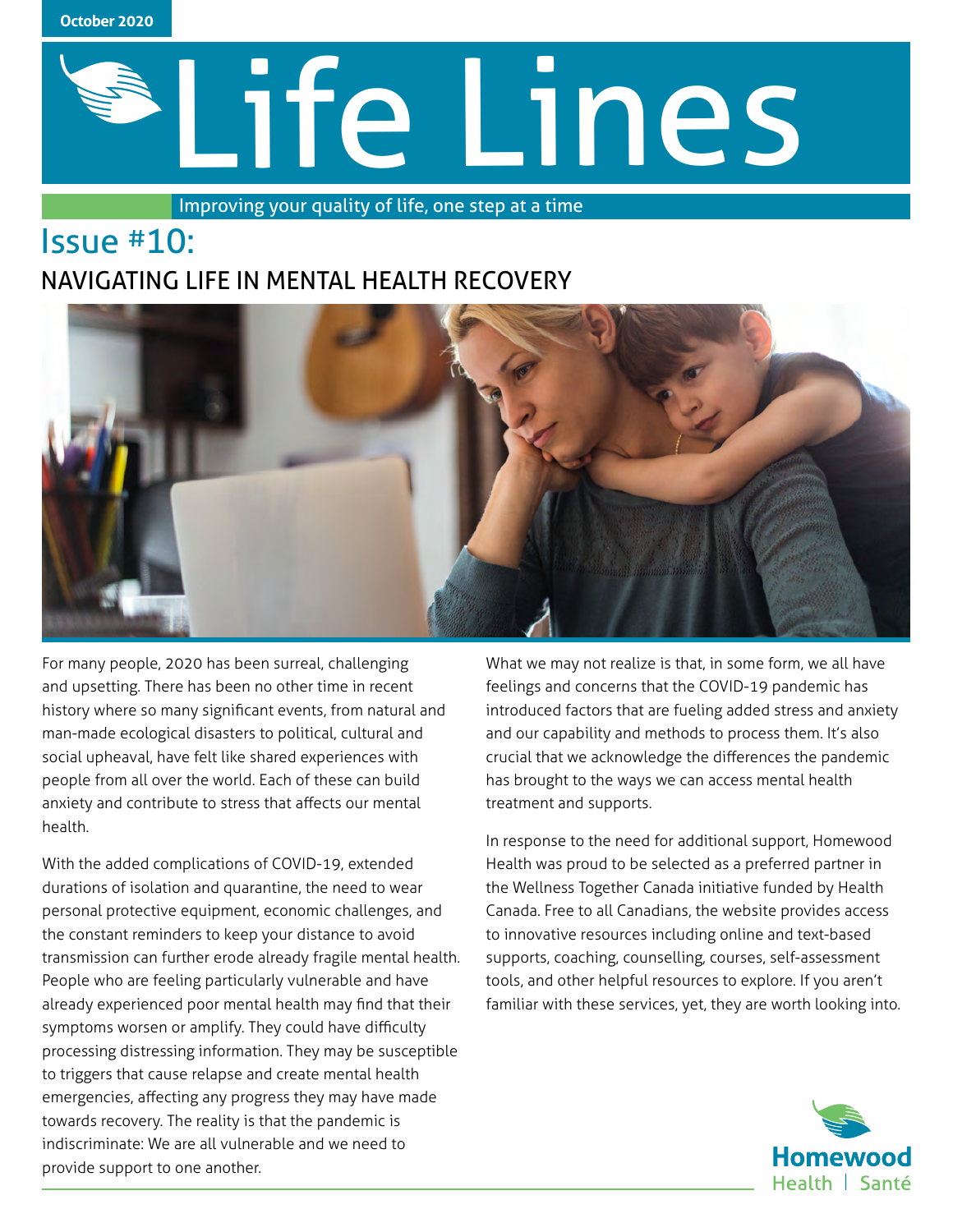### **The pandemic has accentuated mental health challenges**

Achieving good mental health takes a lot of focus on improving your physical and emotional well-being. Introducing structured time, routines and therapeutic activities helps to develop healthy patterns of behaviour which clarify thinking and help you feel more energetic as you navigate through recovery. With the pandemic, this has become increasingly difficult because impactful factors are now more unpredictable.

Where we may have had regular checks and balances in place to help reinforce positive structure and activities, some of these supports have been affected or unattainable during the pandemic. Think back to earlier in the year when nearly everyone was staying at home, and there was a lot of unstructured time. For some, work, school and home routines were in limbo. We feared the unknown, job losses, and financial difficulties for both ourselves and our country. For those who were able to work from home, juggling childcare, online learning, and our jobs was and remains a delicate balance and often poses unique challenges. We questioned how effective our situation was going to be because it was exhausting. We didn't know how to move forward and wondered what things would look like and feel like when patterns resumed, and restrictions gradually began to relax.

Coping with the pandemic forced feelings of isolation and loneliness to the forefront. At the same time, we were introduced to an awareness that focused on proximity and interactions and made us feel like we were losing autonomy. At home, personal space was lacking, and in public, hand washing, distancing, face masks and even the direction you were moving in all mattered.

One expert spoke about how we have been under a "steady stream of threat cues…that convey to your conscious and unconscious mind that you are in danger." As a result, we've been in fight/flight/freeze mode. These triggers are "more likely to capture the attention of people who are already anxious and depressed," and can "result in sharp increases in negative thought patterns, emotions and behaviour towards self and others."1

As all aspects of life continue to move forward, there will be more worry about contending with returning to work, school and all of the other activities that we participated in with

ease before the pandemic. We'll re-enter these spaces with distractions and more stressors created in part by information and misinformation. At work, we'll be sensitive to the cleanliness of personal and shared areas. We may react if we hear or see someone cough or sneeze. Remember, implicitly, our brains remain on high alert. One way to reduce stress and anxiety is to avoid spending too much time on social media, as it's mostly unfiltered and can introduce narrow perspectives, false narratives and negative thought patterns.

While the cumulative affect can be frustrating and distressing, don't forget that it's important to always look at recovery as a long-term continuum. Remember that spending time on improving your mental health requires dedication and sustained effort. The resources you work with, and the path you take will evolve. Even without the influence of a global pandemic, there will be many twists and turns since no one's recovery follows a straight line. You'll have good days and bad. Acknowledging these realities and the effort required is an integral part of the process of feeling well. One of the best things you can do is be open to access a variety of supports. It can help tip the scales in favour of having more good days than bad.

### **Mental health recovery, pandemic style**

Access to resources that help people work through their mental health challenges has been one of those evolutions. In-person supports such as therapists, meetings and support groups, and social gatherings with friends and family may have moved to telephonic or digital mediums. Embracing alternate treatment methods and accepting both the positive and negative aspects is important for you to be able to adapt. You need to bring in tools that will continue to support how you recover.

Spending time figuring out how to access these through new technologies such as video conferencing (even the notion of sitting "on camera" on a video call) can induce anxiety. Long hours on video calls and teleconferences can also be tiring. While the benefits of participating in the discussion are many, there is also an appreciation that adding more stressors puts people in active mental health recovery at further risk.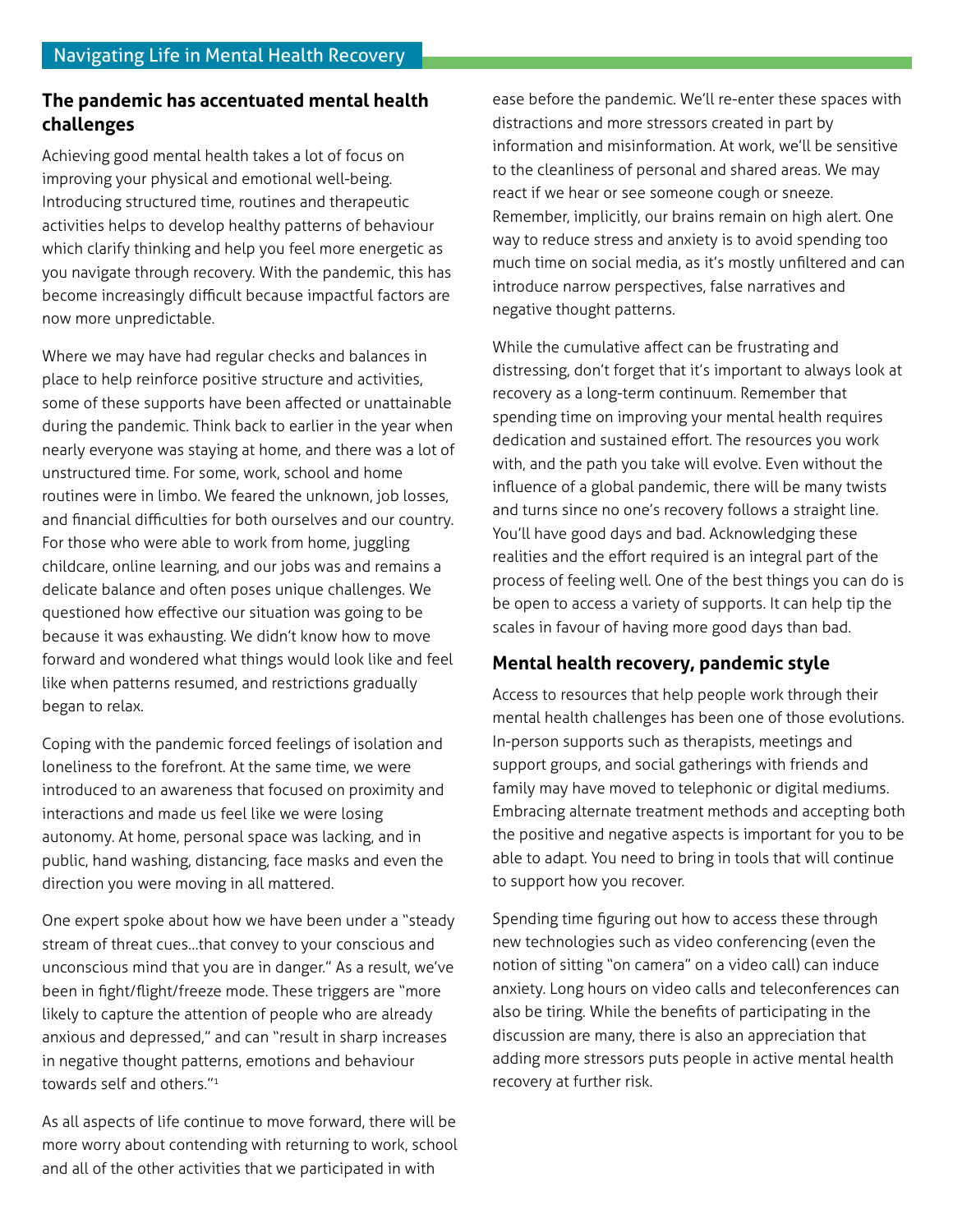During the pandemic, being able to do something as simple as renewing a prescription comes with increased complications. Still, everyone is working together to address these. For example, many insurance companies have relaxed limits on the quantities of medication that can be dispensed at one time. People can continue to access their prescriptions so they can continue to take them as prescribed.2 It may seem like a little thing, but it can provide a release of worry and relief.

Accumulated stress can create dangerous health emergencies where the next steps to take can seem unclear. In healthcare emergencies like a heart attack, or a mental health crisis should you try to visit a doctor or go to an emergency room? Will you be exposed to COVID-19 along the way? To help ease your thoughts, it may be worthwhile getting clarity on different scenarios. With this information, you will be able to plan and have a better idea of what will happen. It also gives you a chance to discuss how any special arrangements or necessary supplies you could require can be accommodated.

Don't be afraid to reach out to your regular support system. You can still speak with friends, family and even colleagues when you need to. While it may not be in person, being willing to adapt to different methods puts this vital network within reach. Don't be surprised if people reach out to you because they care.

## **Tried and true ways to continue on your recovery journey**

Helping yourself move forward is also important to maintain. Don't forget that one of the healthiest things you can commit to is movement and regular exercise, whether it's going for a short walk, dancing to a song or doing laundry. Ensuring that you are eating well, maintaining good nutrition, and getting at least 7 hours of sleep each night can work wonders for your mental health. Nourishing your body and mind will help you propel forward.

While it may be more difficult to practice self-care, look at new examples that you may not have considered before. Dressing up for a special dinner at home instead of staying in your comfy clothes can give you a pick-me-up. Perhaps you've embraced a new hair colour or longer hairstyle due to restrictions. Here are additional considerations and more subtle ways of being kind to yourself:

- Make a list of 20 things you want to do and then commit to doing just one of them each day. It will help give you direction and renew your focus. Plus setting the goal of completing one a day will relieve the pressure on you.
- Create a gratitude journal where you take time to notice and record the little things that inspire happiness and bring you joy. This practice takes only a few minutes each day. Still, it helps you develop good coping behaviours and strategies and avoids unhealthy ones which may put you at risk.
- Acknowledge when you need to retract or retreat from information or people whose viewpoints don't line up with your own. These interactions can be toxic and bring up trauma that triggers long-term effects. It's more than okay to take extended breaks from social media and news in favour of your mental health.

# **Being gentle with first responders, front-line workers and caregivers**

The pandemic has certainly created painful and stressful circumstances for first responders, front-line workers and caregivers. They have experienced personal risk and significant grief. These factors have served as the catalyst to a host of health issues and trauma that have may amplified mental health concerns. While many would say that this is simply part of their jobs, healthcare workers and caregivers may have experienced a loss of life for patients where family members could not be present, bridging a tough time being the intermediary. With an increased need for workers, they will have lost time and made significant sacrifices to protect their friends and families. They may have missed out on important events in their lives to help protect someone else's. They may feel despair and anger at non-essential workers and members of the public who are laxer in minding public health recommendations. They need time to decompress and try to work through what they have experienced. Listening, showing appreciation and paying attention is essential. Empathizing with their pain, sorrow, and hearing about what they are grateful for can help. Again, it's the kindness in the little things that will start their recovery process.